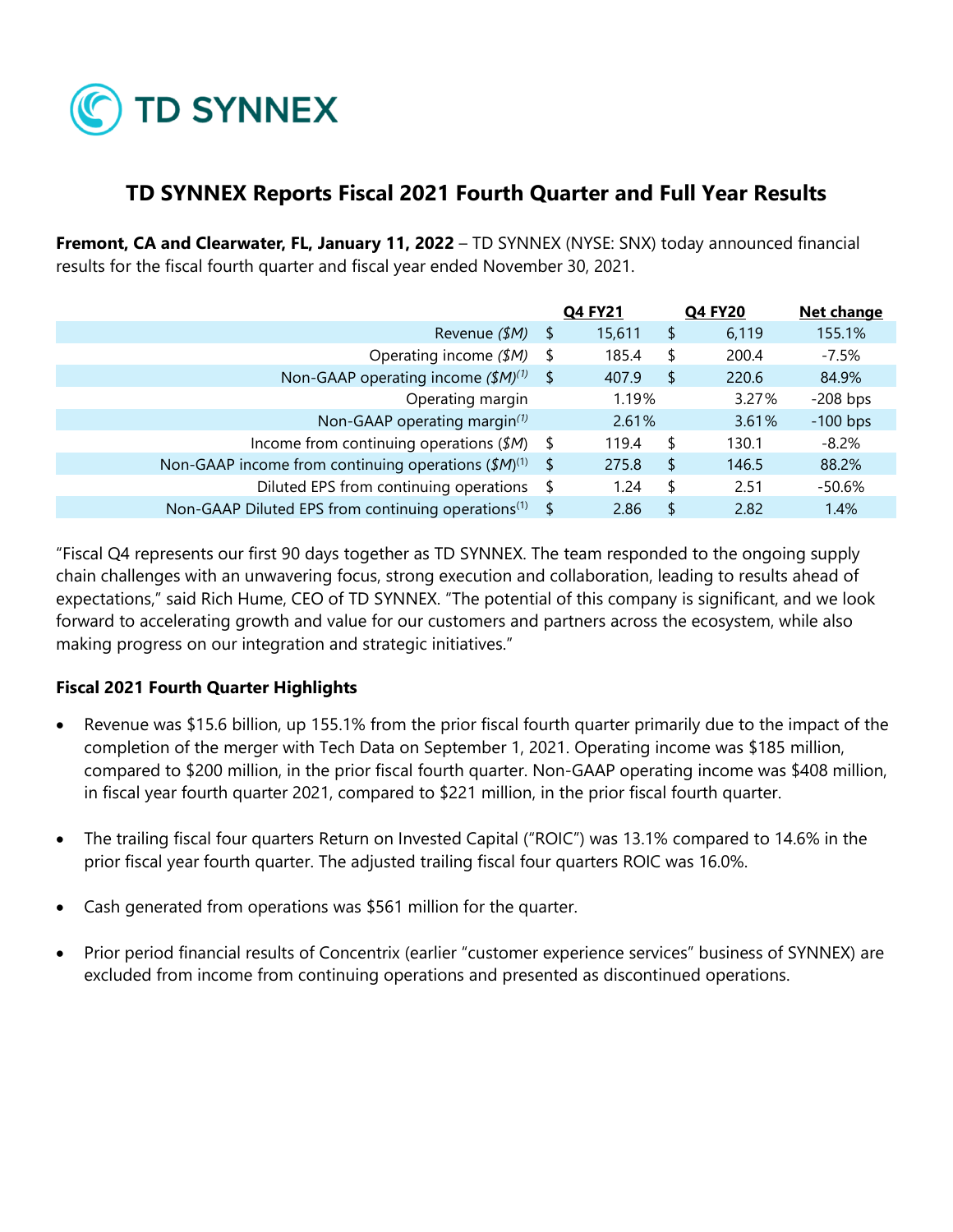|                                                                   |                | <b>FY21</b> |            | <b>FY20</b> | <b>Net change</b> |
|-------------------------------------------------------------------|----------------|-------------|------------|-------------|-------------------|
| Revenue $(\$M)$                                                   | - \$           | 31,614      | $\sqrt{2}$ | 19,977      | 58.3%             |
| Operating income (\$M)                                            | -\$            | 623.2       | \$         | 521.3       | 19.5%             |
| Non-GAAP operating income $(\frac{4}{3}M)^{(1)}$                  | - S            | 902.1       | \$         | 586.5       | 53.8%             |
| Operating margin                                                  |                | 1.97%       |            | 2.61%       | $-64$ bps         |
| Non-GAAP operating margin <sup>(1)</sup>                          |                | 2.85%       |            | 2.94%       | $-9$ bps          |
| Income from continuing operations (\$M)                           | \$             | 395.1       | S          | 334.5       | 18.1%             |
| Non-GAAP income from continuing operations $(\frac{4}{3}M)^{(1)}$ | - S            | 595.7       | \$         | 382.4       | 55.8%             |
| Diluted EPS from continuing operations                            | - \$           | 6.24        | \$         | 6.46        | $-3.4%$           |
| Non-GAAP Diluted EPS from continuing operations <sup>(1)</sup>    | $\mathfrak{L}$ | 9.40        | \$         | 7.38        | 27.4%             |

# **Fiscal 2021 Highlights**

- Revenue was \$31.6 billion, up 58.3% from the prior fiscal year. Operating income was \$623 million, compared to \$521 million, in the prior fiscal year. Non-GAAP operating income was \$902 million, in fiscal year 2021, compared to \$587 million, in the prior fiscal year.
- Cash generated from operations was \$810 million for the year.

The following statements are based on TD SYNNEX' current expectations for the fiscal 2022 first quarter and full fiscal year 2022. Non-GAAP financial measures exclude the impact of acquisition, integration and restructuring costs, amortization of intangible assets, share-based compensation, purchase accounting adjustments, and the related tax effects thereon. These statements are forward-looking and actual results may differ materially.

# **First Quarter Fiscal 2022 Outlook**

- Revenue is expected to be in the range of \$14.75 billion to \$15.75 billion.
- Net income is expected to be in the range of \$74 million to \$134 million and on a non-GAAP basis, net income is expected to be in the range of \$245 million to \$275 million.
- Diluted earnings per share is expected to be in the range of \$0.77 to \$1.39 and on a non-GAAP basis, diluted earnings per share is expected to be in the range of \$2.55 to \$2.85, based on estimated outstanding diluted weighted average shares of 95.9 million.

# **Full Year Fiscal 2022 Outlook**

• Diluted earnings per share is expected to be in the range of \$4.83 to \$5.90 and on a non-GAAP basis, diluted earnings per share is expected to be in the range of \$10.80 to \$11.20, based on estimated outstanding diluted weighted average shares of 95.9 million. This result represents non-GAAP earnings per share accretion of 30% from legacy SYNNEX standalone results, improved from the initial expectation of 25% at the time of the merger announcement.

# **Capital Allocation**

We are committed to maintaining our investment grade credit ratings, and over the next two to three years, expect to return approximately 50% of our free cash flow to shareholders, balanced between dividends and share repurchases. Our existing \$400 million share repurchase authorization remains in place and available for our use.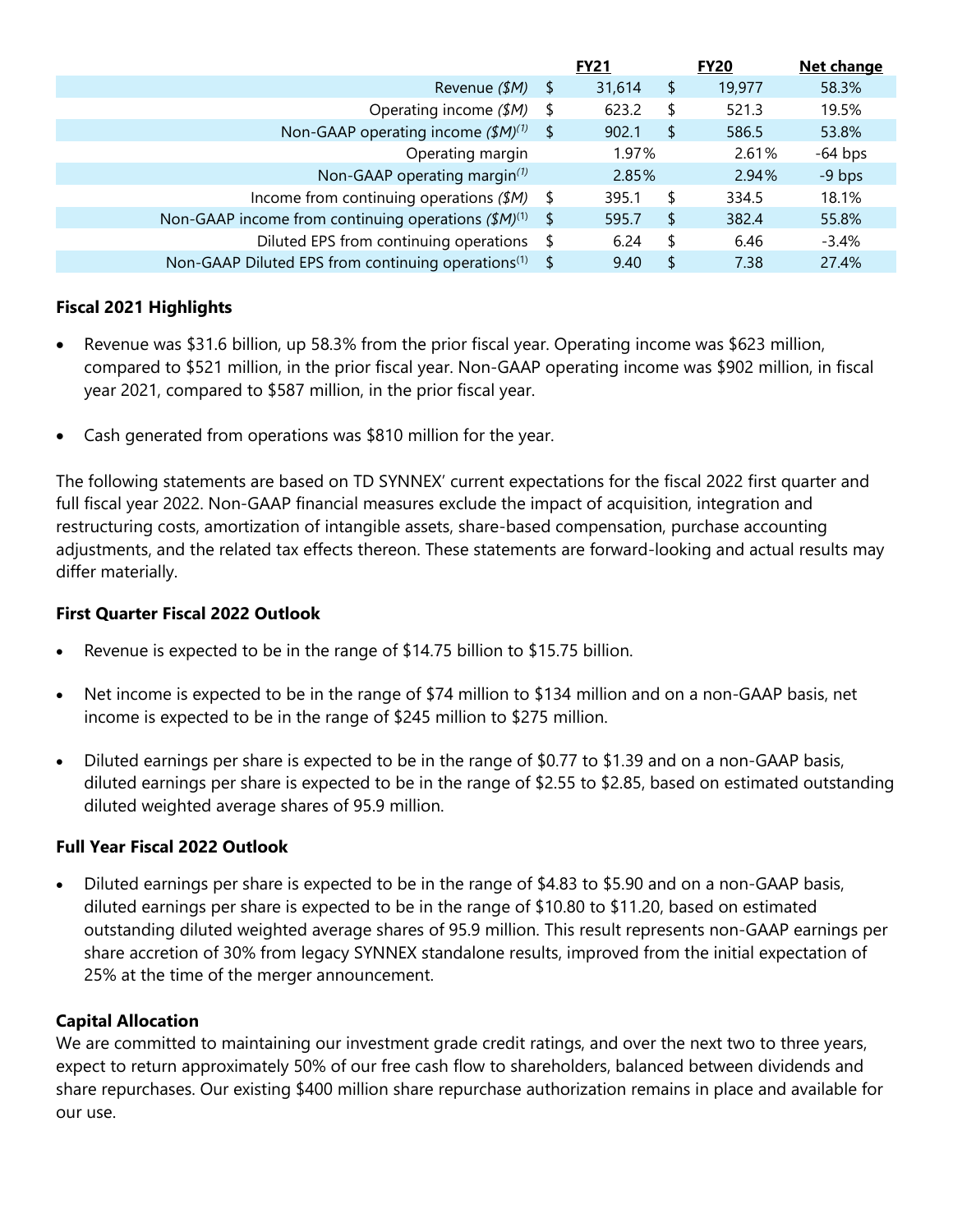TD SYNNEX announced today that its Board of Directors declared a quarterly cash dividend of \$0.30 per common share, an increase of 50% over the prior quarter. The dividend is payable on January 28, 2022 to stockholders of record as of the close of business on January 21, 2022.

# **Conference Call and Webcast**

TD SYNNEX will host a conference call today to discuss the fiscal 2021 fourth quarter results at 6:00 AM (PT)/9:00 AM (ET).

A live audio webcast of the earnings call will be accessible at ir.synnex.com and a replay of the webcast will be available following the call.

# **About TD SYNNEX**

TD SYNNEX (NYSE: SNX) is a leading global distributor and solutions aggregator for the IT ecosystem. We're an innovative partner helping more than 150,000 customers in 100+ countries to maximize the value of technology investments, demonstrate business outcomes and unlock growth opportunities. Headquartered in Clearwater, Florida, and Fremont, California, TD SYNNEX' 22,000 co-workers are dedicated to uniting compelling IT products, services and solutions from 1,500+ best-in-class technology vendors. Our edge-tocloud portfolio is anchored in some of the highest-growth technology segments including cloud, cybersecurity, big data/analytics, IoT, mobility and everything as a service. TD SYNNEX is committed to serving customers and communities, and we believe we can have a positive impact on our people and our planet, intentionally acting as a respected corporate citizen. We aspire to be a diverse and inclusive employer of choice for talent across the IT ecosystem. For more information, visit TDSYNNEX.com.

### **(1)Use of Non-GAAP Financial Information**

In addition to the financial results presented in accordance with GAAP, TD SYNNEX also uses adjusted selling, general and administrative expenses, non-GAAP operating income, non-GAAP operating margin, non-GAAP income from continuing operations, non-GAAP net income, and non-GAAP diluted earnings per share, which are non-GAAP financial measures that exclude acquisition, integration and restructuring costs, the amortization of intangible assets, share-based compensation expense, purchase accounting adjustments and the related tax effects thereon. The Company also uses adjusted earnings before interest, taxes, depreciation and amortization ("Adjusted EBITDA") which excludes other income (expense), net, acquisition, integration and restructuring costs, share-based compensation expense, purchase accounting adjustments and income from discontinued operations. In prior periods, TD SYNNEX has excluded other items relevant to those periods for purposes of its non-GAAP financial measures.

Acquisition, integration and restructuring costs typically consist of acquisition, integration, restructuring and divestiture related costs and are expensed as incurred. These expenses primarily represent costs for legal, banking, consulting and advisory services, and debt extinguishment fees. From time to time, this category may also include transaction-related gains/losses on divestitures/spin-off of businesses.

TD SYNNEX' acquisition activities have resulted in the recognition of intangible assets which consist primarily of customer relationships, vendor lists and trade names. Definite-lived intangible assets are amortized over their estimated useful lives and are tested for impairment when events indicate that the carrying value may not be recoverable. The amortization of intangible assets is reflected in the Company's statements of operations. Although intangible assets contribute to the Company's revenue generation, the amortization of intangible assets does not directly relate to the sale of the Company's products. Additionally, intangible asset amortization expense typically fluctuates based on the size and timing of the Company's acquisition activity. Accordingly, the Company believes excluding the amortization of intangible assets, along with the other non-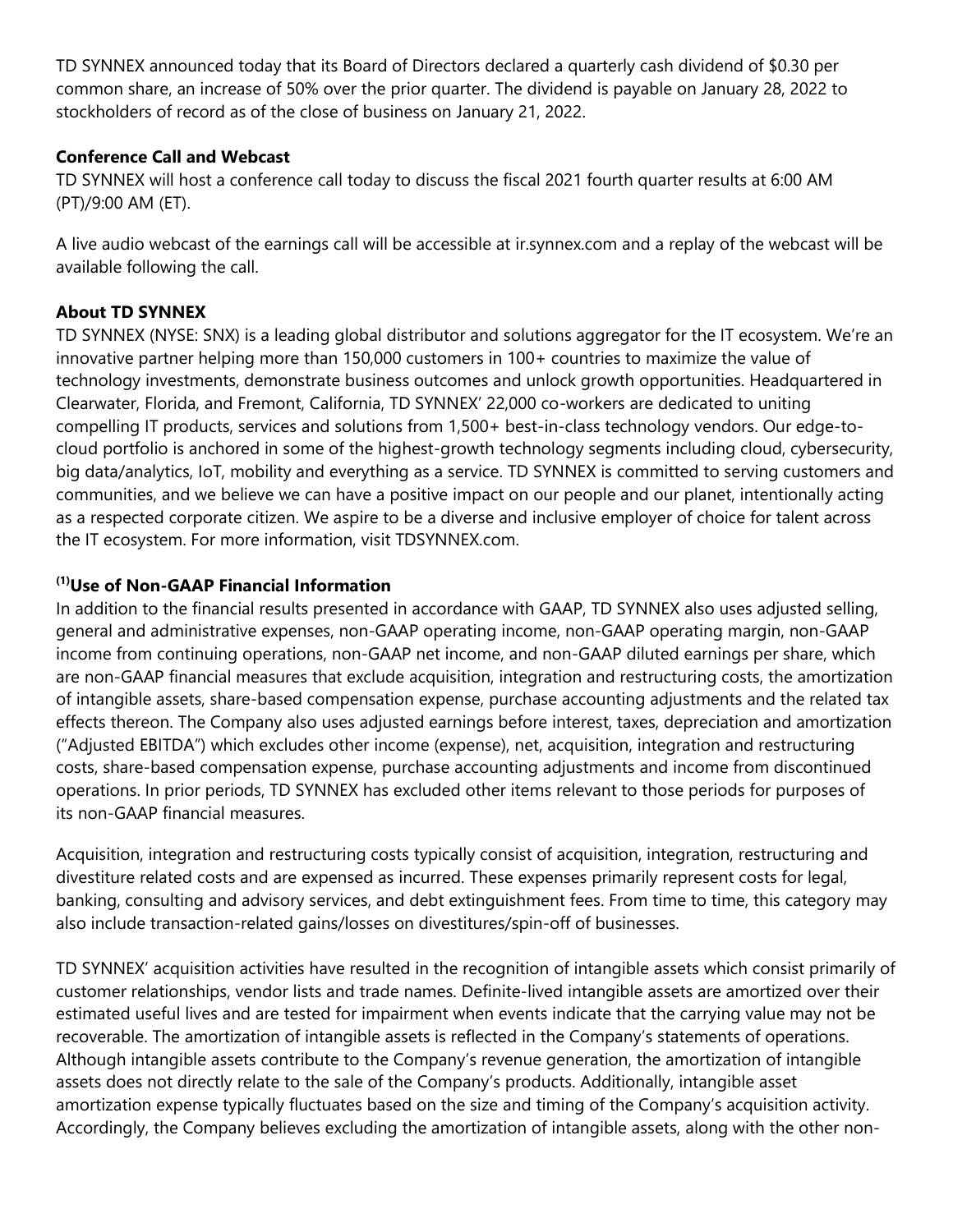GAAP adjustments which neither relate to the ordinary course of the Company's business nor reflect the Company's underlying business performance, enhances the Company's and investors' ability to compare the Company's past financial performance with its current performance and to analyze underlying business performance and trends. Intangible asset amortization excluded from the related non-GAAP financial measure represents the entire amount recorded within the Company's GAAP financial statements, and the revenue generated by the associated intangible assets has not been excluded from the related non-GAAP financial measure. Intangible asset amortization is excluded from the related non-GAAP financial measure because the amortization, unlike the related revenue, is not affected by operations of any particular period unless an intangible asset becomes impaired or the estimated useful life of an intangible asset is revised.

Share-based compensation expense is a non-cash expense arising from the grant of equity awards to employees based on the estimated fair value of those awards. Although share-based compensation is an important aspect of the compensation of our employees, the fair value of the share-based awards may bear little resemblance to the actual value realized upon the vesting or future exercise of the related share-based awards and the expense can vary significantly between periods as a result of the timing of grants of new stockbased awards, including grants in connection with acquisitions. Given the variety and timing of awards and the subjective assumptions that are necessary when calculating share-based compensation expense, TD SYNNEX believes this additional information allows investors to make additional comparisons between our operating results from period to period.

Purchase accounting adjustments are primarily related to the impact of purchase accounting on the recognition of certain consideration received from vendors related to the merger with Tech Data.

Trailing fiscal four quarters ROIC is defined as the last four quarters' tax effected operating income divided by the average of the last five quarterly balances of borrowings (excluding book overdraft) and equity, net of cash. Adjusted ROIC is calculated by excluding the tax effected impact of non-GAAP adjustments from operating income and by excluding the cumulative tax effected impact of current and prior period non-GAAP adjustments on equity.

TD SYNNEX also uses free cash flow, which is cash flow from operating activities, reduced by purchases of property and equipment. TD SYNNEX uses free cash flow to conduct and evaluate its business because, although it is similar to cash flow from operations, TD SYNNEX believes it is an additional useful measure of cash flows since purchases of fixed assets are a necessary component of ongoing operations. Free cash flow reflects an additional way of viewing TD SYNNEX' liquidity that, when viewed with its GAAP results, provides a more complete understanding of factors and trends affecting its cash flows. Free cash flow has limitations due to the fact that it does not represent the residual cash flow available for discretionary expenditures. For example, free cash flow does not incorporate payments for business acquisitions. Therefore, TD SYNNEX believes it is important to view free cash flow as a complement to its entire consolidated statements of cash flows.

TD SYNNEX management uses non-GAAP financial measures internally to understand, manage and evaluate the business, to establish operational goals, and in some cases for measuring performance for compensation purposes. These non-GAAP measures are intended to provide investors with an understanding of TD SYNNEX' operational results and trends that more readily enable investors to analyze TD SYNNEX' base financial and operating performance and to facilitate period-to-period comparisons and analysis of operational trends, as well as for planning and forecasting in future periods. Management believes these non-GAAP financial measures are useful to investors in allowing for greater transparency with respect to supplemental information used by management in its financial and operational decision-making. As these non-GAAP financial measures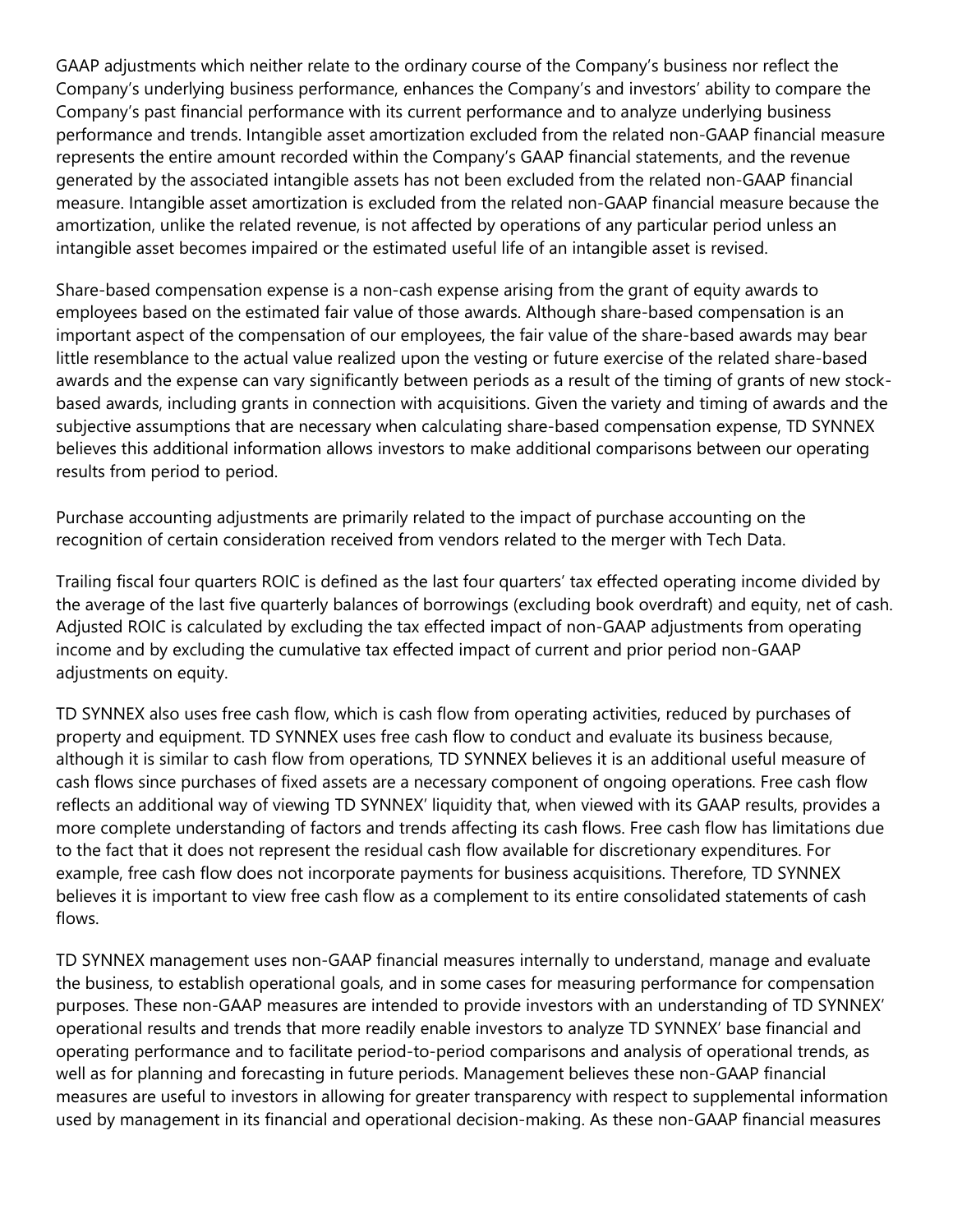are not calculated in accordance with GAAP, they may not necessarily be comparable to similarly titled measures employed by other companies. These non-GAAP financial measures should not be considered in isolation or as a substitute for the comparable GAAP measures, and should be read only in conjunction with TD SYNNEX' consolidated financial statements prepared in accordance with GAAP. A reconciliation of TD SYNNEX' GAAP to non-GAAP financial information is set forth in the supplemental tables at the end of this press release.

#### **Safe Harbor Statement**

Statements in this news release regarding TD SYNNEX that are not historical facts are "forward-looking statements" within the meaning of Section 27A of the Securities Act of 1933 and Section 21E of the Securities Exchange Act of 1934. These forward-looking statements may be identified by terms such as believe, foresee, expect, may, will, provide, could and should and the negative of these terms or other similar expressions. These forward-looking statements include, but are not limited to, statements regarding strategies and objectives of TD SYNNEX for future operations; our expectations and outlook for the fiscal 2022 first quarter as to revenue, net income, non-GAAP net income, diluted earnings per share, non-GAAP diluted earnings per share, and outstanding diluted weighted average shares; our expectations and outlook for the full year fiscal 2022 as to diluted earnings per share, non-GAAP diluted earnings per share, and outstanding diluted weighted average shares; and the anticipated benefits of the non-GAAP financial measures.

The forward-looking statements are subject to risks and uncertainties that could cause actual results to differ materially from those discussed in the forward-looking statements. These risks and uncertainties include, but are not limited to: the risk that the legacy SYNNEX and legacy Tech Data businesses will not be integrated successfully or realize the anticipated benefits of the combined company; new or ongoing effects of the COVID-19 pandemic; the unfavorable outcome of any legal proceedings that have been or may be instituted against us; the ability to retain key personnel; general economic conditions and any weakness in information technology and consumer electronics spending; the loss or consolidation of one or more of our significant original equipment manufacturer, or OEM, suppliers or customers; market acceptance and product life of the products we assemble and distribute; competitive conditions in our industry and their impact on our margins; pricing, margin and other terms with our OEM suppliers; our ability to gain market share; variations in suppliersponsored programs; changes in our costs and operating expenses; changes in foreign currency exchange rates; changes in tax laws; risks associated with our international operations; uncertainties and variability in demand by our reseller and integration customers; supply shortages or delays; any termination or reduction in our floor plan financing arrangements; credit exposure to our reseller customers and negative trends in their businesses; any future incidents of theft; the declaration, timing and payment of dividends, and the Board's reassessment thereof; and other risks and uncertainties detailed in our Form 10-K for the fiscal year ended November 30, 2020 and subsequent SEC filings. Statements included in this press release are based upon information known to TD SYNNEX as of the date of this release, and TD SYNNEX assumes no obligation to update information contained in this press release.

**Copyright 2022 TD SYNNEX CORPORATION.** All rights reserved. TD SYNNEX, the TD SYNNEX Logo, and all other TD SYNNEX company, product and services names and slogans are trademarks or registered trademarks of TD SYNNEX Corporation. Other names and marks are the property of their respective owners.

### **Contacts:**

Liz Morali Investor Relations 510-668-8436 ir@synnex.com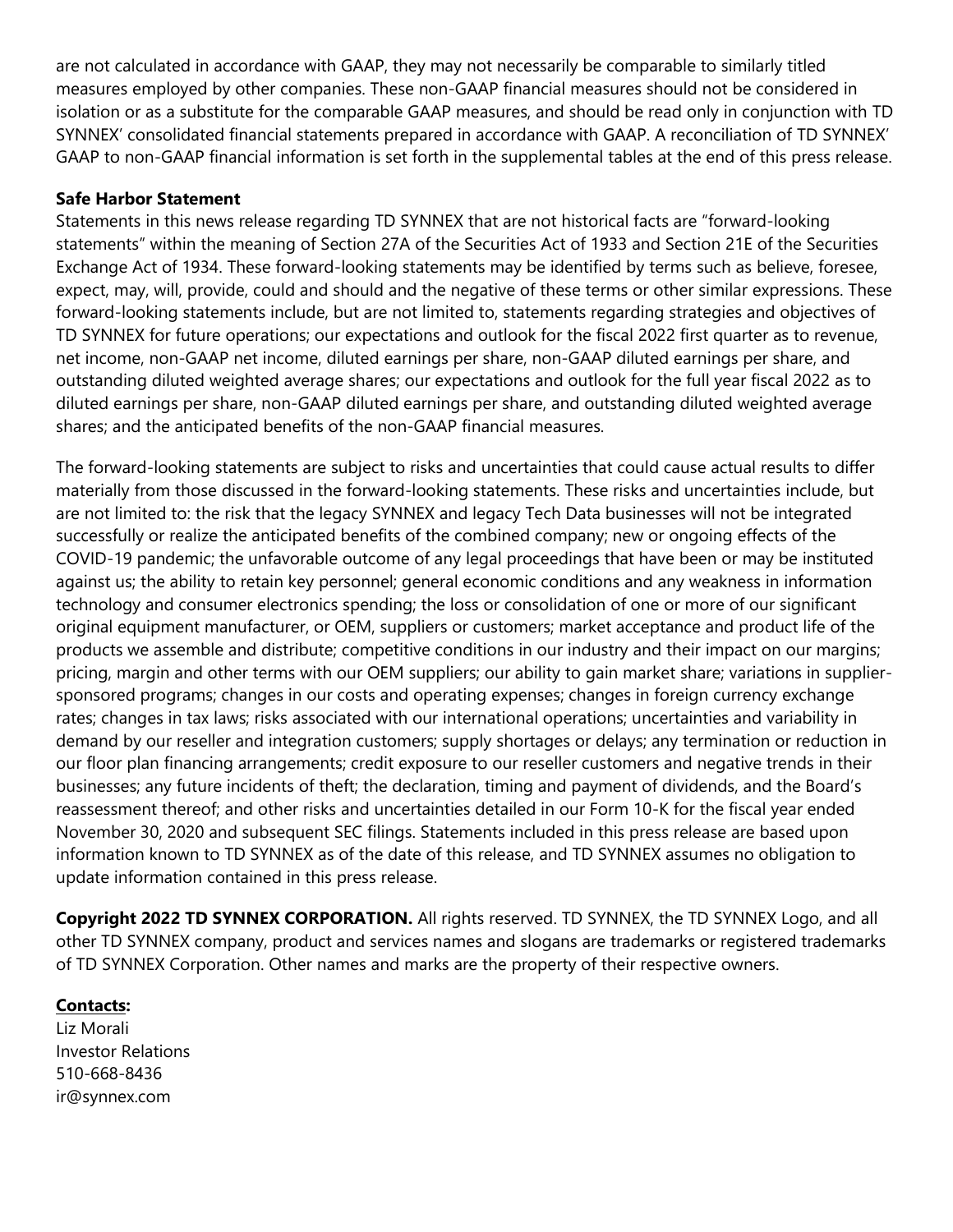Bobby Eagle Global Corporate Communications 727-538-5864 bobby.eagle@techdata.com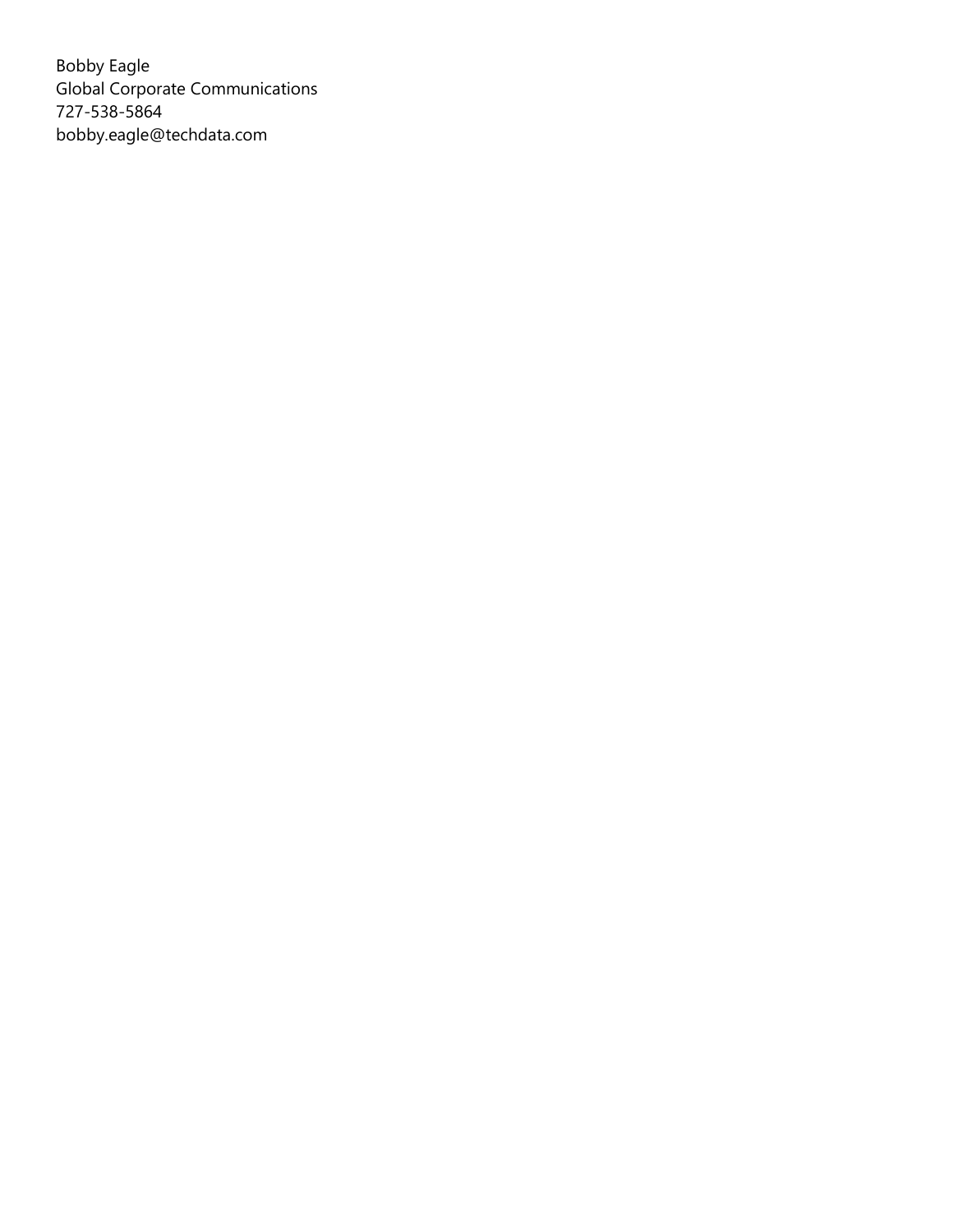#### **TD SYNNEX Corporation Consolidated Balance Sheets (currency and share amounts in thousands, except par value) (Amounts may not add due to rounding) (unaudited)**

|                                                                               | <b>November 30, 2021</b> | <b>November 30, 2020</b> |            |  |
|-------------------------------------------------------------------------------|--------------------------|--------------------------|------------|--|
| <b>ASSETS</b>                                                                 |                          |                          |            |  |
| Current assets:                                                               |                          |                          |            |  |
| Cash and cash equivalents                                                     | \$<br>993,973            | $\frac{1}{2}$            | 1,412,016  |  |
| Accounts receivable, net                                                      | 8,310,032                |                          | 2,791,703  |  |
| Receivables from vendors, net                                                 | 1,118,963                |                          | 286,327    |  |
| Inventories                                                                   | 6,642,915                |                          | 2,684,076  |  |
| Other current assets                                                          | 668,261                  |                          | 173,940    |  |
| Current assets of discontinued operations                                     |                          |                          | 1,421,065  |  |
| Total current assets                                                          | 17,734,144               |                          | 8,769,127  |  |
| Property and equipment, net                                                   | 483,443                  |                          | 157,645    |  |
| Goodwill                                                                      | 3,917,276                |                          | 423,885    |  |
| Intangible assets, net                                                        | 4,913,124                |                          | 186,047    |  |
| Other assets, net                                                             | 618,393                  |                          | 177,706    |  |
| Noncurrent assets of discontinued operations                                  |                          |                          | 3,754,180  |  |
| <b>Total assets</b>                                                           | \$<br>27,666,380         | \$                       | 13,468,590 |  |
|                                                                               |                          |                          |            |  |
| <b>LIABILITIES AND EQUITY</b>                                                 |                          |                          |            |  |
| Current liabilities:                                                          |                          |                          |            |  |
| Borrowings, current                                                           | \$<br>181,256            | $\frac{1}{2}$            | 124,958    |  |
| Accounts payable                                                              | 12,034,946               |                          | 3,751,240  |  |
| Other accrued liabilities                                                     | 2,017,253                |                          | 768,054    |  |
| Current liabilities of discontinued operations                                |                          |                          | 985,840    |  |
| <b>Total current liabilities</b>                                              | 14,233,455               |                          | 5,630,092  |  |
| Long-term borrowings                                                          | 3,955,176                |                          | 1,496,700  |  |
| Other long-term liabilities                                                   | 556,134                  |                          | 130,296    |  |
| Deferred tax liabilities                                                      | 1,015,640                |                          | 5,836      |  |
| Noncurrent liabilities of discontinued operations                             |                          |                          | 1,866,807  |  |
| <b>Total liabilities</b>                                                      | 19,760,405               |                          | 9,129,730  |  |
| Stockholders' equity:                                                         |                          |                          |            |  |
| Preferred stock, \$0.001 par value, 5,000 shares authorized, no shares issued |                          |                          |            |  |
| or outstanding                                                                |                          |                          |            |  |
| Common stock, \$0.001 par value, 200,000 shares authorized, 98,204 and        |                          |                          |            |  |
| 53,671 shares issued as of November 30, 2021 and 2020, respectively           | 98                       |                          | 54         |  |
| Additional paid-in capital                                                    | 7,271,337                |                          | 1,591,536  |  |
| Treasury stock, 2,633 and 2,538 shares as of November 30, 2021 and 2020,      |                          |                          |            |  |
| respectively                                                                  | (201, 139)               |                          | (191, 216) |  |
| Accumulated other comprehensive loss                                          | (336, 194)               |                          | (194, 571) |  |
| Retained earnings                                                             | 1,171,873                |                          | 3,133,058  |  |
| Total stockholders' equity                                                    | 7,905,975                |                          | 4,338,860  |  |
| Total liabilities and equity                                                  | \$<br>27,666,380         | $\frac{1}{2}$            | 13,468,590 |  |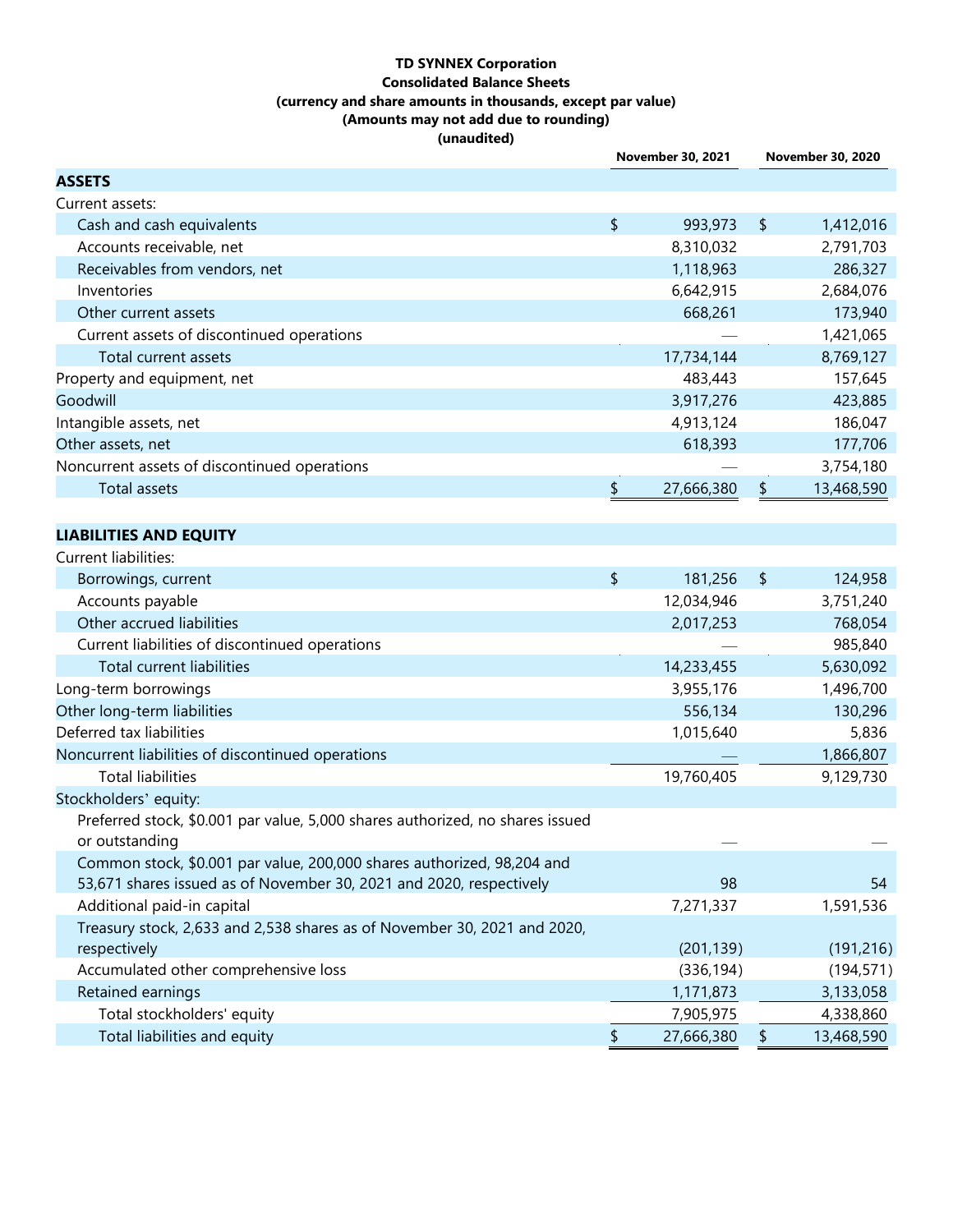#### **TD SYNNEX Corporation Consolidated Statements of Operations (currency and share amounts in thousands, except per share amounts) (Amounts may not add due to rounding) (unaudited)**

|                                                   | <b>Three Months Ended</b> |                      |    | <b>Fiscal Year Ended</b> |                      |    |                      |  |
|---------------------------------------------------|---------------------------|----------------------|----|--------------------------|----------------------|----|----------------------|--|
|                                                   |                           | November 30,<br>2021 |    | November 30,<br>2020     | November 30,<br>2021 |    | November 30,<br>2020 |  |
| Revenue                                           | \$                        | 15,611,266           | \$ | 6,118,836                | \$31,614,169         |    | \$19,977,150         |  |
| Cost of revenue                                   |                           | (14,668,096)         |    | (5, 752, 179)            | (29, 724, 635)       |    | (18, 783, 292)       |  |
| Gross profit                                      |                           | 943,170              |    | 366,657                  | 1,889,534            |    | 1,193,858            |  |
| Acquisition, integration and restructuring costs  |                           | (102, 086)           |    | (5,782)                  | (112, 150)           |    | (7, 414)             |  |
| Selling, general and administrative expenses      |                           | (655, 719)           |    | (160, 495)               | (1, 154, 166)        |    | (665, 102)           |  |
| Operating income                                  |                           | 185,365              |    | 200,380                  | 623,218              |    | 521,341              |  |
| Interest expense and finance charges, net         |                           | (86,066)             |    | (19, 491)                | (157, 835)           |    | (79, 023)            |  |
| Other income (expense), net                       |                           | (1,608)              |    | (5, 167)                 | 1,102                |    | (6, 172)             |  |
| Income from continuing operations before income   |                           |                      |    |                          |                      |    |                      |  |
| taxes                                             |                           | 97,691               |    | 175,721                  | 466,485              |    | 436,146              |  |
| Benefit (provision) for income taxes              |                           | 21,749               |    | (45, 586)                | (71, 416)            |    | (101, 609)           |  |
| Income from continuing operations                 |                           | 119,440              |    | 130,135                  | 395,069              |    | 334,538              |  |
| Income from discontinued operations, net of taxes |                           |                      |    | 85,017                   |                      |    | 194,622              |  |
| Net Income                                        | \$                        | 119,440              | \$ | 215,152                  | \$<br>395,069        | \$ | 529,160              |  |
| Earnings per common share:                        |                           |                      |    |                          |                      |    |                      |  |
| <b>Basic</b>                                      |                           |                      |    |                          |                      |    |                      |  |
| Continuing operations                             | \$                        | 1.24                 | \$ | 2.52                     | \$<br>6.28           | \$ | 6.50                 |  |
| Discontinued operations                           |                           |                      |    | 1.65                     |                      |    | 3.78                 |  |
| Net income                                        | \$                        | 1.24                 | \$ | 4.17                     | \$<br>6.28           | \$ | 10.28                |  |
| <b>Diluted</b>                                    |                           |                      |    |                          |                      |    |                      |  |
| Continuing operations                             | \$                        | 1.24                 | \$ | 2.51                     | \$<br>6.24           | \$ | 6.46                 |  |
| Discontinued operations                           |                           |                      |    | 1.64                     |                      |    | 3.76                 |  |
| Net income                                        | \$                        | 1.24                 | \$ | 4.14                     | \$<br>6.24           | \$ | 10.21                |  |
| Weighted-average common shares outstanding:       |                           |                      |    |                          |                      |    |                      |  |
| Basic                                             |                           | 95,464               |    | 51,048                   | 62,239               |    | 50,900               |  |
| <b>Diluted</b>                                    |                           | 95,873               |    | 51,432                   | 62,698               |    | 51,237               |  |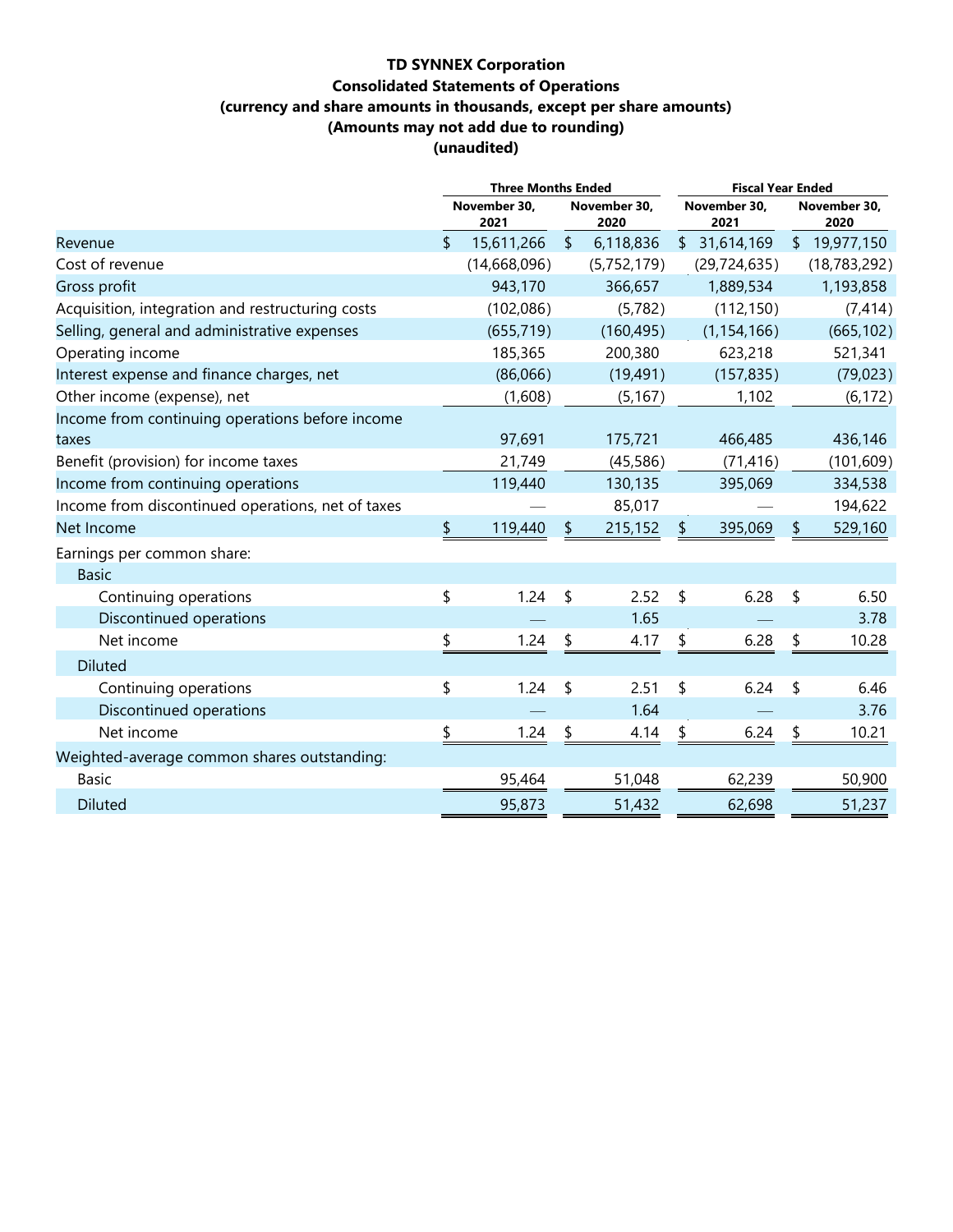#### **TD SYNNEX Corporation Reconciliation of GAAP to Non-GAAP financial measures (currency in thousands) (Amounts may not add due to rounding)**

|                                                       | <b>Three Months Ended</b> |                      |  |                      |                      | <b>Fiscal Year Ended</b> |                      |         |  |  |  |
|-------------------------------------------------------|---------------------------|----------------------|--|----------------------|----------------------|--------------------------|----------------------|---------|--|--|--|
|                                                       |                           | November 30,<br>2021 |  | November 30,<br>2020 | November 30.<br>2021 |                          | November 30,<br>2020 |         |  |  |  |
| Selling, general and administrative expenses          |                           |                      |  |                      |                      |                          |                      |         |  |  |  |
| GAAP selling, general and administrative expenses     |                           | 757,805              |  | 166,277              |                      | 1,266,316                | \$                   | 672,516 |  |  |  |
| Acquisition, integration and restructuring costs      |                           | 102,082              |  | 5,782                |                      | 112,150                  |                      | 7,414   |  |  |  |
| Amortization of intangibles                           |                           | 77,204               |  | 10.018               |                      | 105,332                  |                      | 40,148  |  |  |  |
| Share-based compensation                              |                           | 14,932               |  | 4.410                |                      | 33,078                   |                      | 17,631  |  |  |  |
| Purchase accounting adjustments                       |                           | 4,876                |  |                      |                      | 4,876                    |                      |         |  |  |  |
| Adjusted selling, general and administrative expenses |                           | 558,711              |  | 146.067              |                      | 1,010,880                | \$                   | 607,323 |  |  |  |

|                                                  | <b>Three Months Ended</b> |                      |           | <b>Fiscal Year Ended</b> |                      |       |                      |  |
|--------------------------------------------------|---------------------------|----------------------|-----------|--------------------------|----------------------|-------|----------------------|--|
|                                                  | November 30,<br>2021      | November 30,<br>2020 |           |                          | November 30,<br>2021 |       | November 30,<br>2020 |  |
| <b>Operating income and Operating margin</b>     |                           |                      |           |                          |                      |       |                      |  |
| <b>Consolidated</b>                              |                           |                      |           |                          |                      |       |                      |  |
| Revenue                                          | \$<br>15,611,266          | \$                   | 6,118,836 | \$                       | 31,614,169           | \$    | 19,977,150           |  |
|                                                  |                           |                      |           |                          |                      |       |                      |  |
| <b>GAAP</b> operating income                     | \$<br>185,365             | \$                   | 200,380   | \$                       | 623,218              | \$    | 521,341              |  |
| Acquisition, integration and restructuring costs | 102,082                   |                      | 5,782     |                          | 112,150              |       | 7,414                |  |
| Amortization of intangibles                      | 77,204                    |                      | 10,018    |                          | 105,332              |       | 40,148               |  |
| Share-based compensation                         | 14,932                    |                      | 4,410     |                          | 33,078               |       | 17,631               |  |
| Purchase accounting adjustments                  | 28,353                    |                      |           |                          | 28,353               |       |                      |  |
| Non-GAAP operating income                        | \$<br>407,936             | \$                   | 220,590   | \$                       | 902,131              | \$    | 586,534              |  |
|                                                  |                           |                      |           |                          |                      |       |                      |  |
| GAAP operating margin                            | 1.19%                     |                      | 3.27%     |                          | 1.97%                |       | 2.61%                |  |
| Non-GAAP operating margin                        | 2.61%<br>3.61%            |                      |           | 2.85%                    |                      | 2.94% |                      |  |

|                                                  | <b>Three Months Ended</b> |                      | <b>Fiscal Year Ended</b> |   |                      |    |                      |  |
|--------------------------------------------------|---------------------------|----------------------|--------------------------|---|----------------------|----|----------------------|--|
|                                                  | November 30,<br>2021      | November 30,<br>2020 |                          |   | November 30,<br>2021 |    | November 30,<br>2020 |  |
| <b>Adjusted EBITDA</b>                           |                           |                      |                          |   |                      |    |                      |  |
| Net income                                       | \$<br>119,440             | \$                   | 215,152                  | S | 395,069              | \$ | 529,160              |  |
| Interest expense and finance charges, net        | 86,066                    |                      | 19,491                   |   | 157,835              |    | 79,023               |  |
| (Benefit) provision for income taxes             | (21, 749)                 |                      | 45,586                   |   | 71,416               |    | 101,609              |  |
| Depreciation                                     | 27,432                    |                      | 7,273                    |   | 44,232               |    | 24,923               |  |
| Amortization of intangibles                      | 77,204                    |                      | 10,018                   |   | 105,332              |    | 40,148               |  |
| <b>EBITDA</b>                                    | \$<br>288,393             | \$                   | 297,520                  | S | 773,884              | \$ | 774,863              |  |
| Other (income) expense, net                      | 1,608                     |                      | 5,167                    |   | (1, 102)             |    | 6,172                |  |
| Acquisition, integration and restructuring costs | 102,082                   |                      | 8,035                    |   | 112,150              |    | 9,667                |  |
| Share-based compensation                         | 14,932                    |                      | 4,410                    |   | 33,078               |    | 17,631               |  |
| Purchase accounting adjustments                  | 28,353                    |                      |                          |   | 28,353               |    |                      |  |
| Income from discontinued operations              |                           |                      | (85, 017)                |   |                      |    | (194, 622)           |  |
| <b>Adjusted EBITDA</b>                           | \$<br>435,368             | \$                   | 230,115                  |   | 946,363              | S  | 613,711              |  |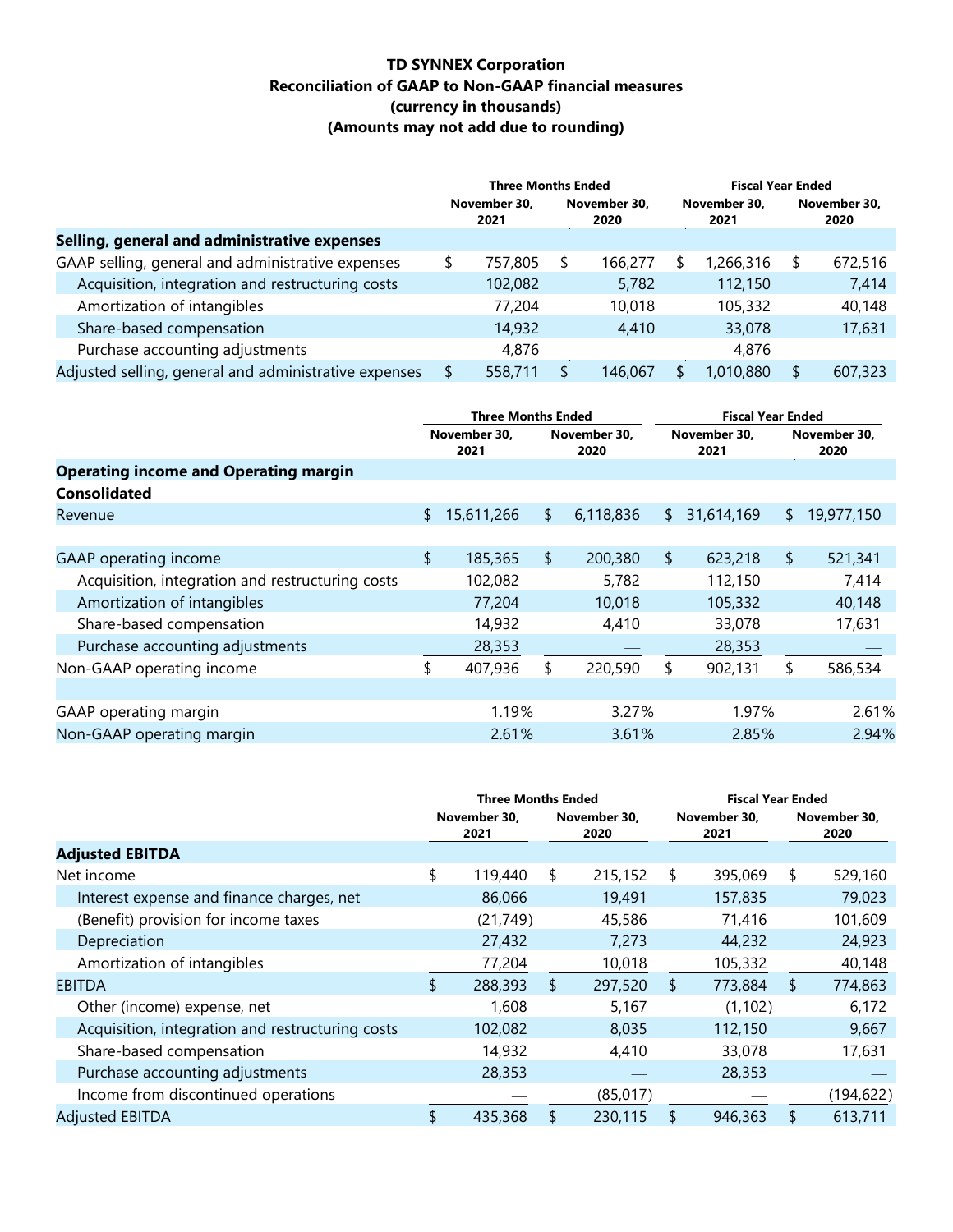#### **TD SYNNEX Corporation Reconciliation of GAAP to Non-GAAP financial measures (currency and share amounts in thousands, except per share amounts) (Amounts may not add due to rounding) (continued)**

|                                                                                         | <b>Three Months Ended</b> |                      |                         |                      |            |                      | <b>Fiscal Year Ended</b> |                      |  |  |
|-----------------------------------------------------------------------------------------|---------------------------|----------------------|-------------------------|----------------------|------------|----------------------|--------------------------|----------------------|--|--|
|                                                                                         |                           | November 30,<br>2021 |                         | November 30,<br>2020 |            | November 30,<br>2021 |                          | November 30,<br>2020 |  |  |
| Income from continuing operations                                                       |                           |                      |                         |                      |            |                      |                          |                      |  |  |
| Income from continuing operations                                                       | \$                        | 119,440              | $\sqrt{2}$              | 130,135              | \$         | 395,069              | \$                       | 334,538              |  |  |
| Acquisition, integration and restructuring costs                                        |                           | 146,001              |                         | 8,035                |            | 159,194              |                          | 9,667                |  |  |
| Amortization of intangibles                                                             |                           | 77,204               |                         | 10,018               |            | 105,332              |                          | 40,148               |  |  |
| Share-based compensation                                                                |                           | 14,932               |                         | 4,410                |            | 33,078               |                          | 17,631               |  |  |
| Purchase accounting adjustments                                                         |                           | 28,353               |                         |                      |            | 28,353               |                          |                      |  |  |
| Income taxes related to the above                                                       |                           | (65, 184)            |                         | (6,056)              |            | (80, 375)            |                          | (19, 557)            |  |  |
| Income tax capital loss carryback                                                       |                           | (44, 968)            |                         |                      |            | (44, 968)            |                          |                      |  |  |
| Non-GAAP income from continuing operations                                              | \$                        | 275,778 \$           |                         | 146,542              | $\sqrt{2}$ | 595,683              | \$                       | 382,427              |  |  |
| Diluted earnings per common share ("EPS") <sup>(1)</sup>                                |                           |                      |                         |                      |            |                      |                          |                      |  |  |
| Income from continuing operations                                                       | \$                        | 119,440              | $\sqrt{2}$              | 130,135              | \$         | 395,069              | \$                       | 334,538              |  |  |
| Less: income from continuing operations allocated to<br>participating securities        |                           | (825)                |                         | (1,243)              |            | (4,018)              |                          | (3,736)              |  |  |
| Income from continuing operations attributable to common<br>stockholders                |                           | 118,615              |                         | 128,892              |            | 391,051              |                          | 330,802              |  |  |
| Acquisition, integration and restructuring costs attributable to<br>common stockholders |                           | 144,947              |                         | 7,958                |            | 157,568              |                          | 9,562                |  |  |
| Amortization of intangibles attributable to common<br>stockholders                      |                           | 76,646               |                         | 9,922                |            | 104,256              |                          | 39,712               |  |  |
| Share-based compensation attributable to common<br>stockholders                         |                           | 14,824               |                         | 4,368                |            | 32,740               |                          | 17,440               |  |  |
| Purchase accounting adjustments attributable to common                                  |                           |                      |                         |                      |            |                      |                          |                      |  |  |
| stockholders<br>Income taxes related to the above attributable to common                |                           | 28,148               |                         |                      |            | 28,063               |                          |                      |  |  |
| stockholders                                                                            |                           | (64, 713)            |                         | (5,998)              |            | (79, 554)            |                          | (19, 345)            |  |  |
| Income tax capital loss carryback attributable to common<br>stockholders                |                           | (44, 643)            |                         |                      |            | (44, 509)            |                          |                      |  |  |
| Non-GAAP income from continuing operations attributable to<br>common stockholders       | \$                        | 273,824              | -\$                     | $145,142$ \$         |            | 589,616              | $\sqrt{5}$               | 378,172              |  |  |
| Weighted-average number of common shares - diluted:                                     |                           | 95,873               |                         | 51,432               |            | 62,698               |                          | 51,237               |  |  |
| Diluted EPS from continuing operations <sup>(1)</sup>                                   | $\frac{1}{2}$             | $1.24$ \$            |                         | 2.51                 | $\sqrt{2}$ | 6.24                 | $\sqrt{2}$               | 6.46                 |  |  |
| Acquisition, integration and restructuring costs                                        |                           | 1.51                 |                         | 0.15                 |            | 2.51                 |                          | 0.19                 |  |  |
| Amortization of intangibles                                                             |                           | 0.80                 |                         | 0.19                 |            | 1.66                 |                          | 0.78                 |  |  |
| Share-based compensation                                                                |                           | 0.15                 |                         | 0.08                 |            | 0.52                 |                          | 0.34                 |  |  |
| Purchase accounting adjustments                                                         |                           | 0.29                 |                         |                      |            | 0.45                 |                          |                      |  |  |
| Income taxes related to the above                                                       |                           | (0.67)               |                         | (0.12)               |            | (1.27)               |                          | (0.38)               |  |  |
| Income tax capital loss carryback                                                       |                           | (0.47)               |                         |                      |            | (0.71)               |                          |                      |  |  |
| Non-GAAP Diluted EPS from continuing operations <sup>(1)</sup>                          | \$                        | 2.86                 | $\sqrt[4]{\frac{1}{2}}$ | 2.82                 | \$         | 9.40                 | \$                       | 7.38                 |  |  |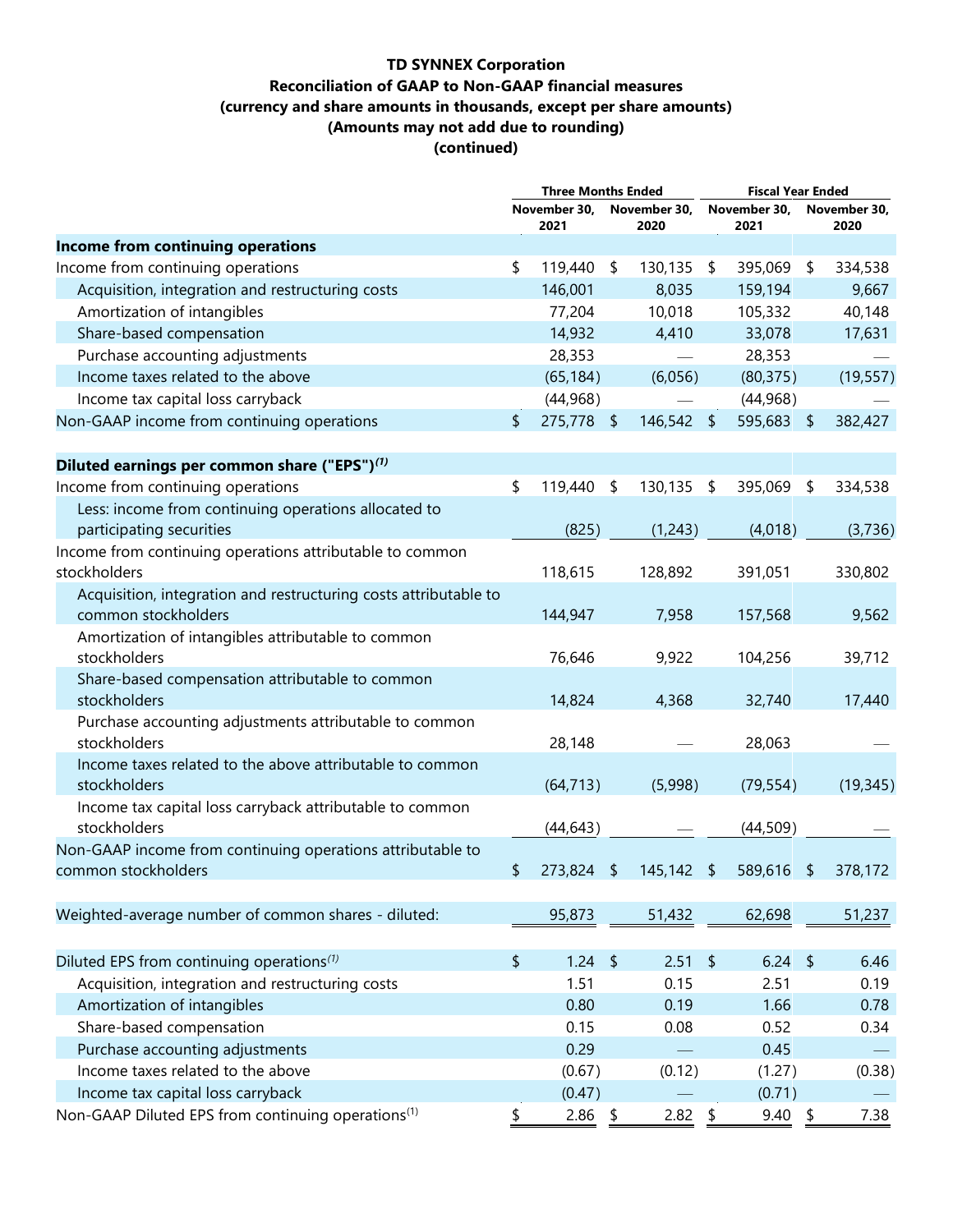#### **TD SYNNEX Corporation Reconciliation of GAAP to Non-GAAP financial measures (Amounts may not add due to rounding) (continued)**

|                                                        |  | <b>Three Months Ended</b> |                      | <b>Fiscal Year Ended</b> |                      |                      |           |  |
|--------------------------------------------------------|--|---------------------------|----------------------|--------------------------|----------------------|----------------------|-----------|--|
| (Currency in thousands)                                |  | November 30.<br>2021      | November 30.<br>2020 |                          | November 30.<br>2021 | November 30.<br>2020 |           |  |
| Net cash provided by operating activities [Continuing] |  |                           |                      |                          |                      |                      |           |  |
| operations]                                            |  | 560.993                   | 219.198              |                          | 809.787              |                      | 1.378.925 |  |
| Purchases of property and equipment [Continuing]       |  |                           |                      |                          |                      |                      |           |  |
| operations]                                            |  | (40, 781)                 | (5,534)              |                          | (54, 892)            |                      | (26, 633) |  |
| Free cash flow [Continuing operations]                 |  | 520,211                   | 213,664              |                          | 754,895              |                      | 1,352,292 |  |

|                                                  | Forecast |                                       |                |        |  |  |
|--------------------------------------------------|----------|---------------------------------------|----------------|--------|--|--|
|                                                  |          | Three Months Ending February 28, 2022 |                |        |  |  |
| (Amounts in millions, except per share amounts)  |          | Low                                   | High           |        |  |  |
| Net income                                       | \$       | 74                                    | S              | 134    |  |  |
| Acquisition, integration and restructuring costs |          | 100                                   |                | 80     |  |  |
| Amortization of intangibles                      |          | 85                                    |                | 75     |  |  |
| Share-based compensation                         |          | 8                                     |                | 8      |  |  |
| Purchase accounting adjustments <sup>(2)</sup>   |          | 35                                    |                | 25     |  |  |
| Income taxes related to the above                |          | (57)                                  |                | (47)   |  |  |
| Non-GAAP net income                              |          | 245                                   | S              | 275    |  |  |
|                                                  |          |                                       |                |        |  |  |
| Diluted $EPS(1)$                                 | \$       | 0.77                                  | $\mathfrak{L}$ | 1.39   |  |  |
| Acquisition, integration and restructuring costs |          | 1.04                                  |                | 0.83   |  |  |
| Amortization of intangibles                      |          | 0.88                                  |                | 0.78   |  |  |
| Share-based compensation                         |          | 0.08                                  |                | 0.08   |  |  |
| Purchase accounting adjustments <sup>(2)</sup>   |          | 0.36                                  |                | 0.26   |  |  |
| Income taxes related to the above                |          | (0.59)                                |                | (0.49) |  |  |
| Non-GAAP Diluted EPS                             |          | 2.55                                  |                | 2.85   |  |  |

|                                                  | <b>Forecast</b><br>Fiscal Year Ending November 30, 2022 |        |   |        |  |  |  |
|--------------------------------------------------|---------------------------------------------------------|--------|---|--------|--|--|--|
|                                                  | Low                                                     |        |   | High   |  |  |  |
| Diluted EPS <sup>(1)</sup>                       |                                                         | 4.83   | S | 5.90   |  |  |  |
| Acquisition, integration and restructuring costs |                                                         | 2.76   |   | 2.35   |  |  |  |
| Amortization of intangibles                      |                                                         | 3.42   |   | 3.21   |  |  |  |
| Share-based compensation                         |                                                         | 0.43   |   | 0.38   |  |  |  |
| Purchase accounting adjustments <sup>(2)</sup>   |                                                         | 1.24   |   | 1.04   |  |  |  |
| Income taxes related to the above                |                                                         | (1.89) |   | (1.67) |  |  |  |
| Non-GAAP Diluted EPS                             |                                                         | 10.80  |   | 11.20  |  |  |  |

*(1)* Diluted EPS is calculated using the two-class method. Unvested restricted stock awards granted to employees are considered participating securities. For purposes of calculating Diluted EPS, income from continuing operations allocated to participating securities was approximately 0.7% and 1.0% of income from continuing operations for the three months ended November 30, 2021 and 2020, and approximately 1.0% and 1.1% of income from continuing operations for the years ended November 30, 2021 and 2020, respectively. Net income allocable to participating securities is estimated to be approximately 0.7% of the forecast Net income for the three months ending February 28, 2022 and the fiscal year ending November 30, 2022.

*(2)* Purchase accounting adjustments are primarily related to certain consideration received from vendors.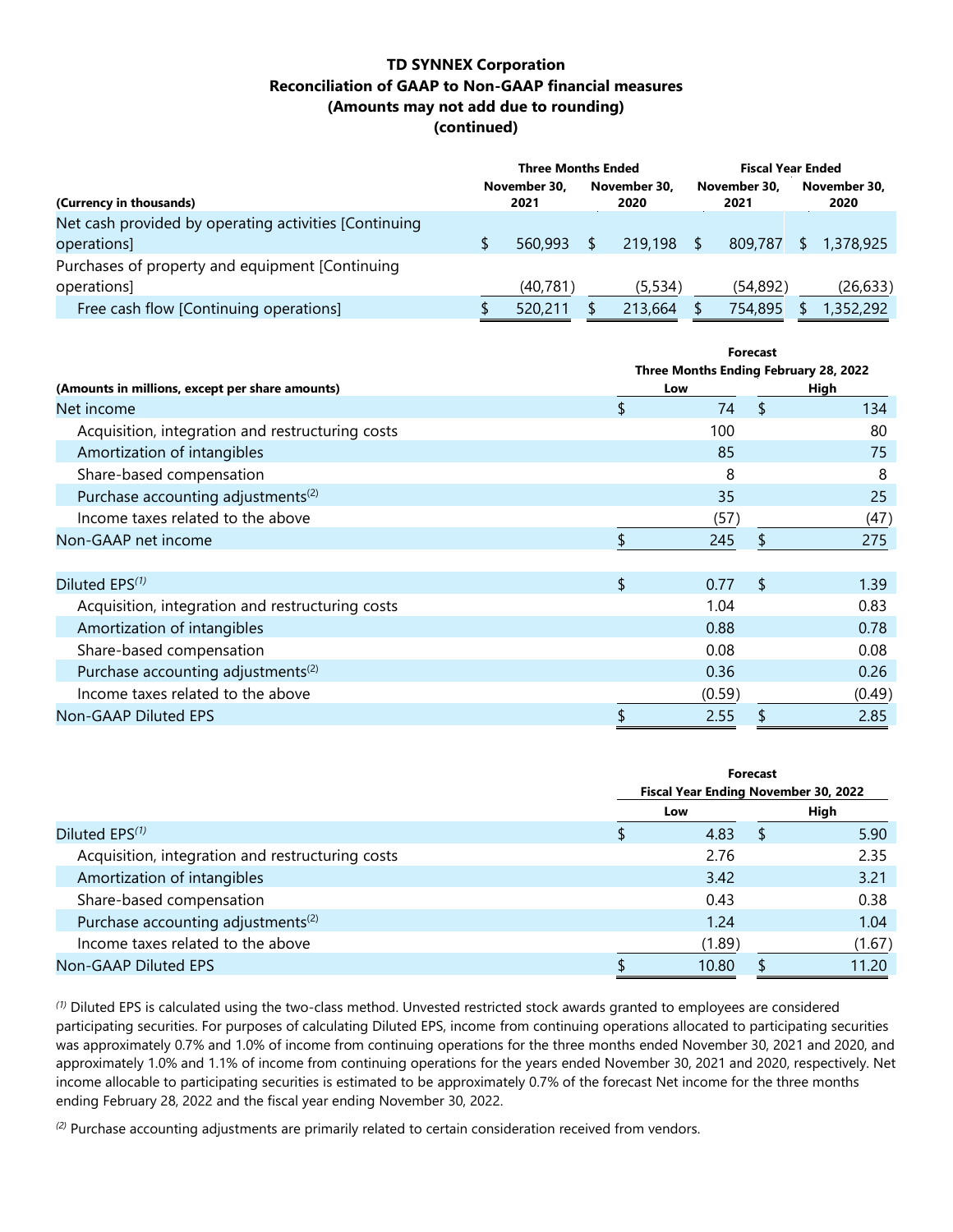#### **TD SYNNEX Corporation Calculation of Financial Metrics (currency in thousands) (Amounts may not add or compute due to rounding) Return on Invested Capital ("ROIC")**

|                                                                                                                   |               | November 30.<br>2021 |                         | November 30,<br>2020 |
|-------------------------------------------------------------------------------------------------------------------|---------------|----------------------|-------------------------|----------------------|
| <b>ROIC</b>                                                                                                       |               |                      |                         |                      |
| Operating income (trailing fiscal four quarters)                                                                  | \$            | 623,218              | \$                      | 521,342              |
| Income taxes on operating income $(1)$                                                                            |               | (95, 415)            |                         | (120, 378)           |
| Operating income after taxes                                                                                      | \$            | 527,803              | \$                      | 400,964              |
|                                                                                                                   |               |                      |                         |                      |
| Total invested capital comprising equity and borrowings, less cash (last five<br>quarters average) <sup>(2)</sup> | \$            | 4,015,586            | \$                      | 2,751,296            |
|                                                                                                                   |               |                      |                         |                      |
| <b>ROIC</b>                                                                                                       |               | 13.1%                |                         | 14.6%                |
| <b>Adjusted ROIC</b>                                                                                              |               |                      |                         |                      |
| Non-GAAP operating income (trailing fiscal four quarters)                                                         | \$            | 902,131              | \$                      | 586,535              |
| Income taxes on Non-GAAP operating income <sup>(1)</sup>                                                          |               | (223,999)            |                         | (140, 065)           |
| Non-GAAP operating income after taxes                                                                             | \$            | 678,132              | \$                      | 446,470              |
| Total invested capital comprising equity and borrowings, less cash (last five                                     |               |                      |                         |                      |
| quarters average) <sup>(2)</sup>                                                                                  | $\frac{1}{2}$ | 4,015,586            | $\sqrt[6]{\frac{1}{2}}$ | 2,751,296            |
| Tax effected impact of cumulative non-GAAP adjustments (last five                                                 |               |                      |                         |                      |
| quarters average)                                                                                                 |               | 212,535              |                         | 128,989              |
| Total Non-GAAP invested capital (last five quarters average) $(2)$                                                | \$            | 4,228,121            | $\sqrt{2}$              | 2,880,285            |
| <b>Adjusted ROIC</b>                                                                                              |               | 16.0%                |                         | 15.5%                |

*(1)* Income taxes on GAAP operating income was calculated using the effective year-to-date tax rates during the respective periods. Income taxes on non-GAAP operating income was calculated by excluding the tax effect of taxable and deductible non-GAAP adjustments using the effective year-to-date tax rate during the respective periods.

*(2)* Invested capital for the fiscal quarters preceding the quarter ended February 28, 2021 are based on pro forma presentation to reflect the separation of the Company's erstwhile Concentrix reportable segment into an independent public company on December 1, 2020.